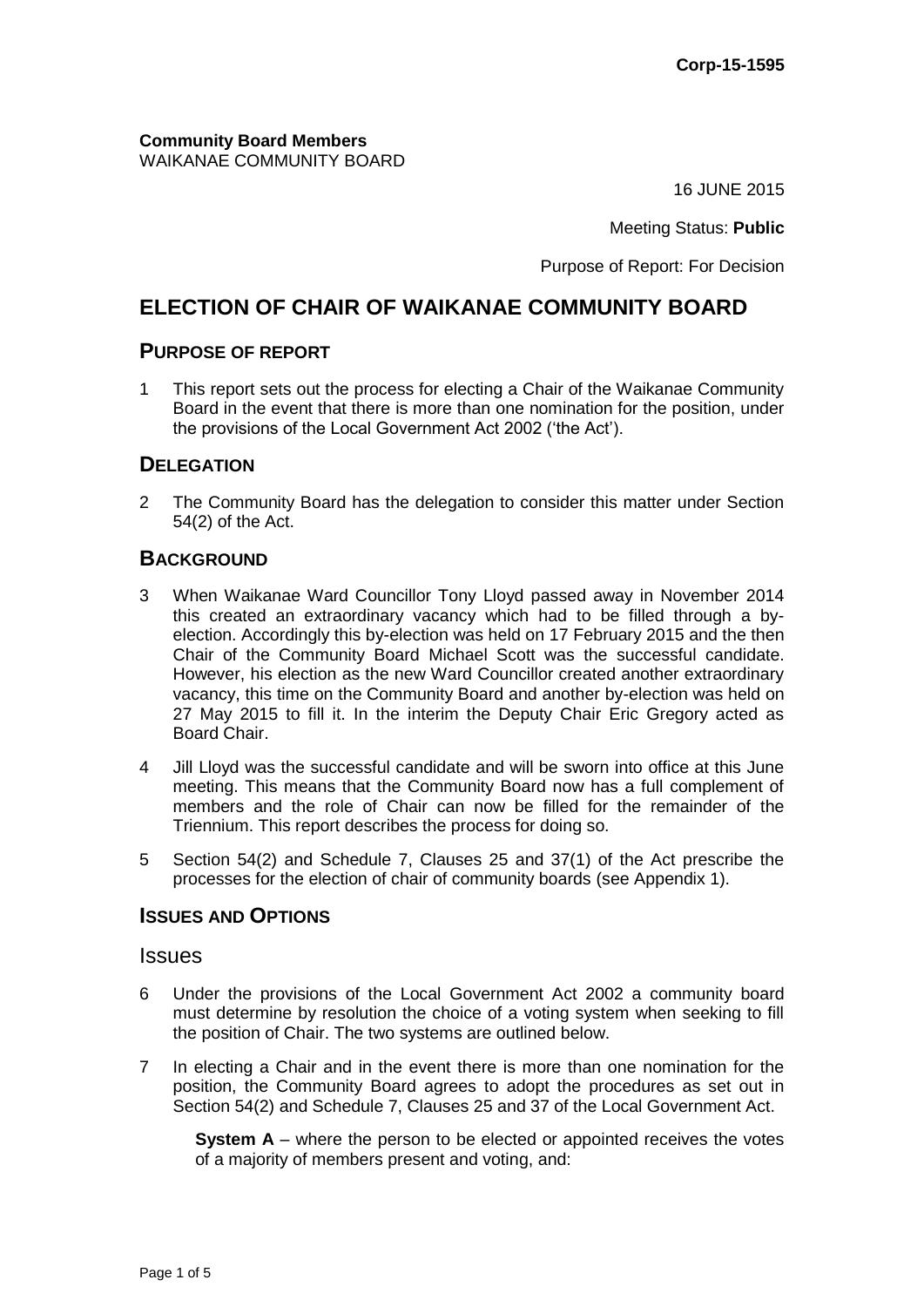- There is a first round of voting for all candidates;
- If no candidate is successful in that round there is a second round of voting from which the candidate with the fewest votes in the first round is excluded;
- If no candidate is successful in the second round there is a third and if necessary subsequent round of voting from which each time the candidate with the fewest votes in the previous round is excluded;
- In any round of voting if two or more candidates tie for the lowest number of votes, the person excluded from the next round is resolved by lot.

**System B** – which requires that a person is elected or appointed if she or he receives more votes than any other candidate and

- There is only one round of voting;
- If two or more candidates tie for the most votes, the tie is resolved by lot.

When an equality of votes needs to be resolved by lot the names of the candidates receiving an equal number of votes shall be placed in a container and the name of the person drawn out by an independent person shall be deemed to be elected.

#### **CONSIDERATIONS**

#### Policy considerations

There are no policy considerations.

#### Legal considerations

8 There are no additional legal considerations.

## Financial considerations

9 There are no financial considerations.

## Tāngata whenua considerations

10 There are no tāngata whenua considerations.

## **SIGNIFICANCE AND ENGAGEMENT**

#### Degree of significance

11 This matter has a low level of significance under Council policy.

#### **Consultation**

12 There are no consultation considerations.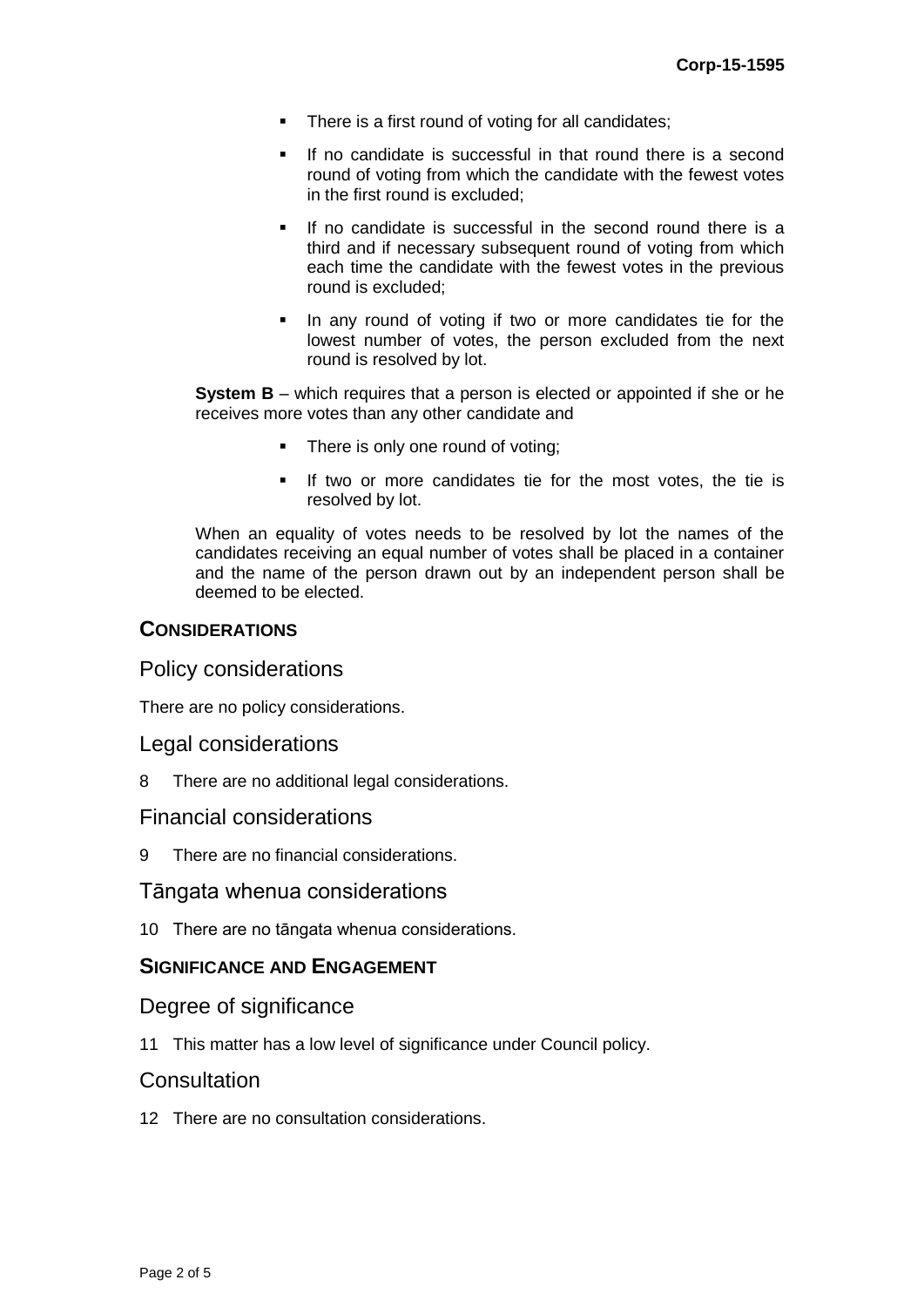# **Publicity**

13 There will be community interest in the decision and a media release will be prepared.

# **RECOMMENDATIONS**

- 14 That the Waikanae Community Board adopts:
- (a) System A, *or*
- (b) System B

as outlined in Schedule 7, Clause 25 of the Local Government Act 2002 for the election of the Community Board's Chair for the rest of the 2013-2016 Triennium.

| Report prepared by | Approved for submission | <b>Approved for</b><br>submission |
|--------------------|-------------------------|-----------------------------------|
|                    |                         |                                   |

| <b>Vyvien Starbuck-</b><br>Maffey | <b>Sharon Foss</b>          | Wayne Maxwell             |
|-----------------------------------|-----------------------------|---------------------------|
| <b>Democracy Services</b>         | <b>Acting Group Manager</b> | <b>Group Manager</b>      |
| <b>Manager</b>                    | <b>Community Services</b>   | <b>Corporate Services</b> |

# **ATTACHMENTS**

Appendix 1 Extracts from legislation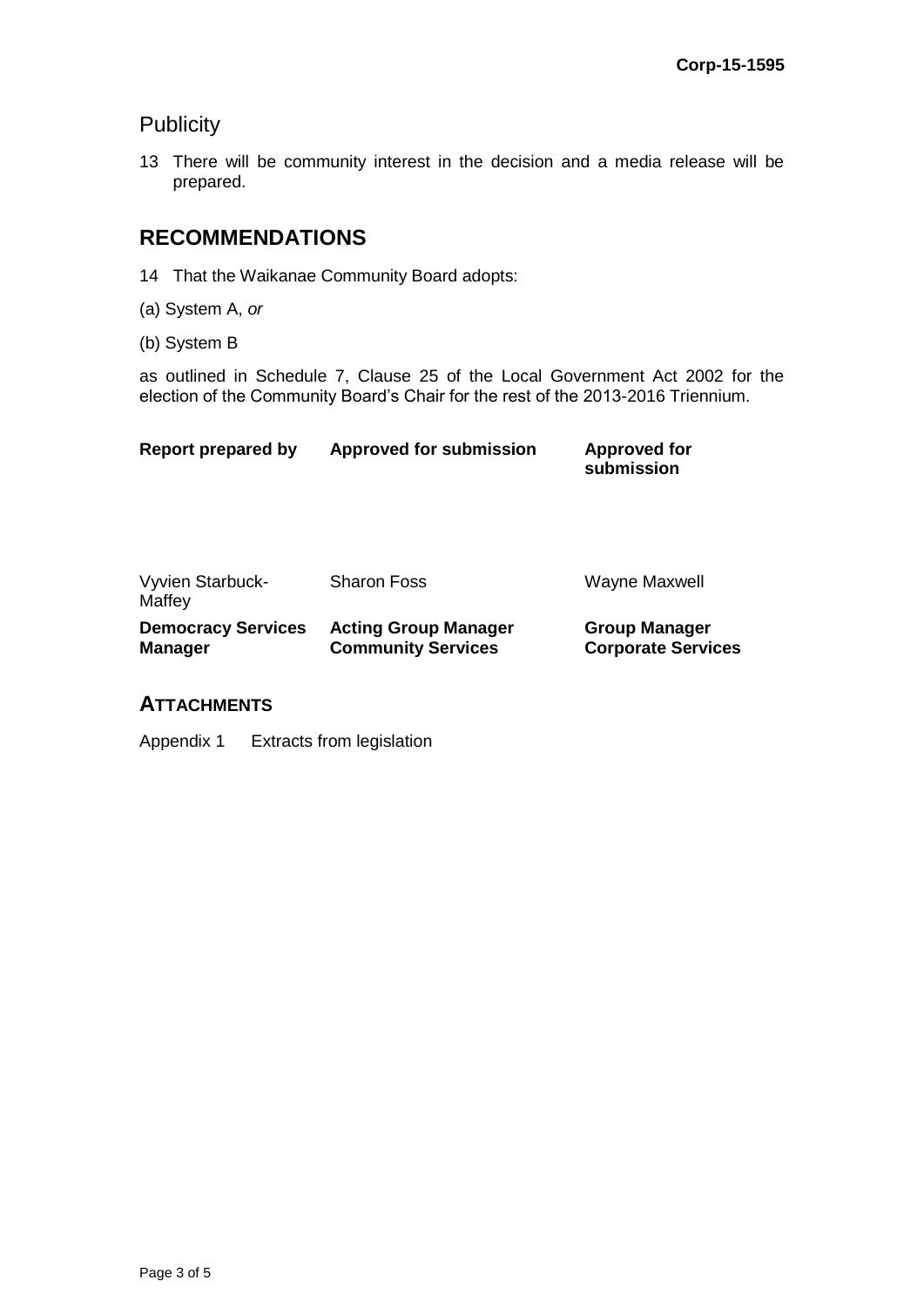# **APPENDIX 1**

#### **Extracts from Local Government Act 2002**

*Clause 54 Application of other provisions to community boards*

(1) Part 2 of Schedule 7 applies to community boards.

(2) Part 1 of Schedule 7 (excluding clauses 15 and 33 to 36) applies to community boards, with all necessary modifications, as if they were local authorities.

#### **Schedule 7, Part 2**

*Clause 37 Chairpersons of community boards*

- (1) A community board must have a chairperson
- (2) Clause 25 applies to the election of chairpersons of community boards.

#### *Clause 25 Voting systems for certain appointments*

(1) This clause applies to—

- (a) the election or appointment of the chairperson and deputy chairperson of a regional council; and
- (b) the election or appointment of the deputy mayor; and
- (c) the election or appointment of the chairperson and deputy chairperson of a committee; and
- (d) the election or appointment of a representative of a local authority.

(2) If this clause applies, a local authority or a committee (if the local authority has so directed) must determine by resolution that a person be elected or appointed by using one of the following systems of voting:

- (a) the voting system in subclause (3) (**system A**):
- (b) the voting system in subclause (4) (**system B**).

(3) System A—

(a) requires that a person is elected or appointed if he or she receives the votes of a majority of the members of the local authority or committee present and voting; and

(b) has the following characteristics:

(i) there is a first round of voting for all candidates; and (ii) if no candidate is successful in that round there is a second round of voting from which the candidate with the fewest votes in the first round is excluded; and (iii) if no candidate is successful in the second round there is a third, and if necessary subsequent, round of voting from which, each time, the candidate with the fewest votes in the previous round is excluded; and

(iv) in any round of voting, if 2 or more candidates tie for the lowest number of votes, the person excluded from the next round is resolved by lot.